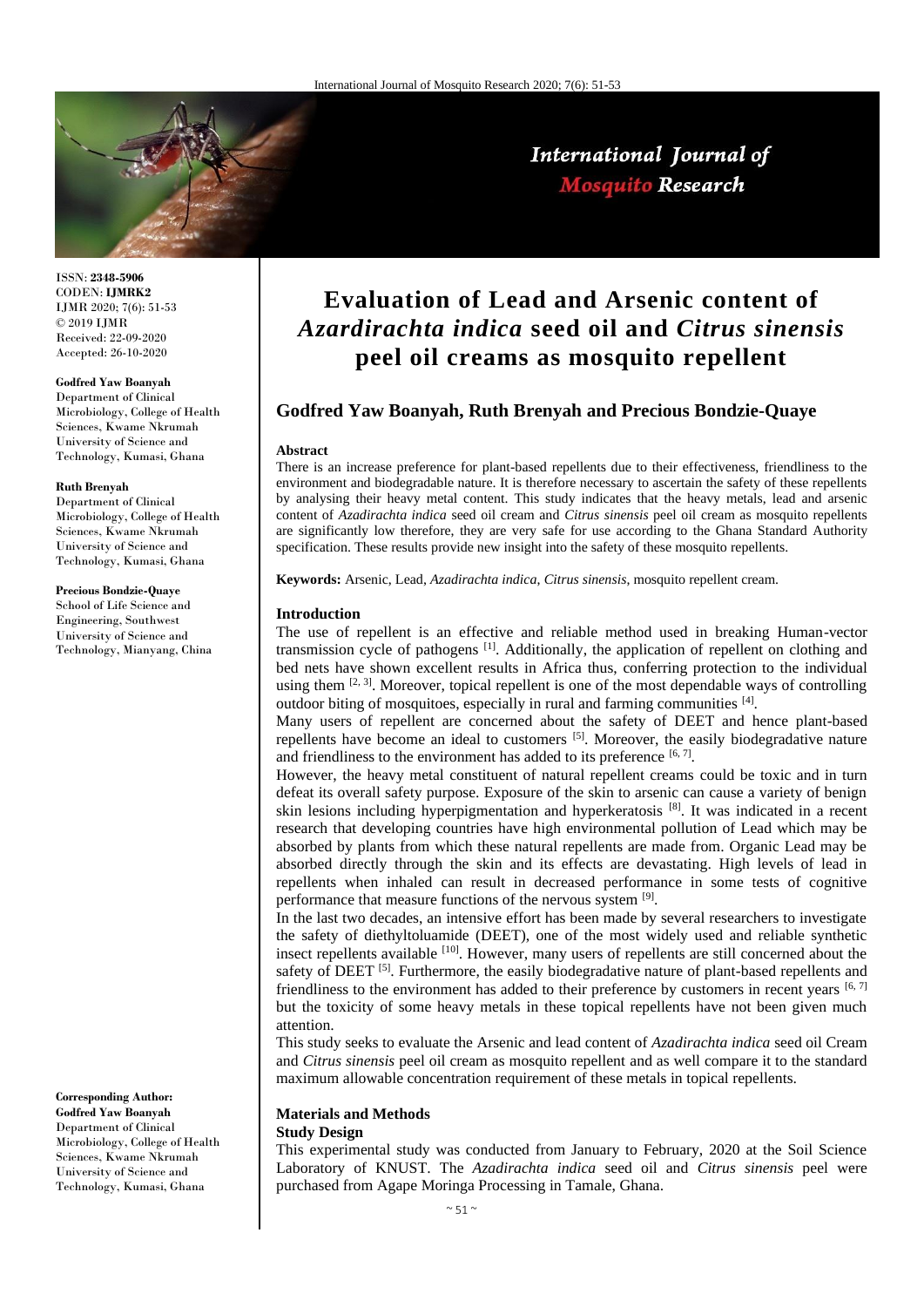#### **Sample materials and extraction of oils**

The neem (*Azadirachta indica*) seed oil and sweet orange (*Citrus sinensis*) peel oil were purchased from Agape Moringa Processing in Tamale Northern Region of Ghana. The seed and the peels were collected from Tamale as well. Coloured rind of *C. sinensis* (two oranges) were put into Clevenger apparatus and distilled water of  $100 \text{ cm}^{-3}$  was added. The flask containing the peels was heated just below  $100^{\circ}$ C and distillation took place steadily. Distillate of 50 cm<sup>3</sup> was collected in a measuring cylinder and the oil layer was removed with pipette completing the steam distillation method <sup>[11]</sup>.This was done till 200ml of oil was obtained. *Azadirachta indica* seeds from Tamale were dried and milled into powder. Oil was extracted from the powder (458.65 g) using Petroleum ether (2.2 L) with the Soxhlet apparatus for 4 days. The extract was concentrated using the rotary

evaporator at temperature 45°C and a percentage yield of 43.6% v/w obtained. The oil was then stored in an amber bottle at a cool dry place until ready for use.

Weight of neem seed oil  $x$  100% Yield of extract obtained =  $\frac{Weight\ of\ neem\ seed\ oil\ x\ 100\%}{Weight\ of\ plant\ material\ taken}$ 

## **Formulation of repellent creams**

Three creams were formulated from the two oils (Neem seed oil cream, *C. sinensis* peel oil cream and Combined Neem and *C. sinensis* peel oil cream) at 30% concentrations respectively. A volume, 6mls of oil was added to 20g of Aqueous cream which was stirred and later homogenized to form the repellent creams. For the combined cream, 3mls of Neem seed oil and 3mls of *C. sinensis* peel oil were used.

# **Heavy metal analysis on the creams**

Heavy metal analysis was conducted on all the three natural creams at the Soil Science laboratory of Faculty of Agriculture, KNUST using the 210 VGP Atomic Absorption Spectrophotometer, Buck Scientific, USA. Prior to the analysis 1g of each sample was digested using hydrochloric and nitric acid in the ratio 3:1 respectively. For Heavy metals, according to the Ghana Standard's Authority guidelines (catalogue code: GS 10902017) only Lead and Arsenic levels in repellents are tested for.

#### **Results and Discussion**

| <b>Sample Name</b>                          |         | $As(mg/kg)$ Pb $(mg/kg)$ |
|---------------------------------------------|---------|--------------------------|
| Orange peel oil cream I                     | 0.00629 | 0.0039                   |
| Orange peel oil cream II                    | 0.00809 | 0.0041                   |
| Orange peel oil cream III                   | 0.00869 | 0.0040                   |
| Neem seed oil cream I                       | 0.00225 | 0.0036                   |
| Neem seed oil cream II                      | 0.00210 | 0.0036                   |
| Neem seed oil cream III                     | 0.00270 | 0.0035                   |
| Neem seed oil and orange peel oil cream I   | 0.00150 | 0.0029                   |
| Neem seed oil and orange peel oil cream II  | 0.00132 | 0.0030                   |
| Neem seed oil and orange peel oil cream III | 0.00165 | 0.0030                   |

**Table 1:** Results of heavy metal content of creams

The values shown on Table 1 were the raw data obtained for the heavy metal Lead and arsenic content of all the three natural creams namely; neem seed oil Cream, Orange peel oil cream and combined neem seed oil and orange peel oil cream in triplicates.



**Fig 1:** Comparison of Arsenic and lead content of Neem seed oil Cream, Orange peel oil Cream and the combination of neem seed oil and orange peel oil cream.

The level of Arsenic (As) recorded was highest in orange cream  $(0.008 \pm 0.0012 \text{mg/kg})$ , followed by neem cream  $(0.002 \pm 0.0003 \text{ mg/kg})$  with neem and orange cream recording the least  $(0.001 \pm 0.0002 \text{ mg/kg})$ . There was a statistically significant difference between the level of Arsenic (As) in Orange cream vs. Neem cream  $(p < 0.001)$ , and Orange cream vs. Neem and orange cream  $(p < 0.001)$ .

With the level of Lead (Pb), both orange cream and neem cream had a concentration of  $0.004 \pm 0.0001$  mg/kg while neem and orange cream recorded  $0.003 \pm 0.0001$  mg/kg as shown in Fig 1. Generally, there was a statistically significant  $(p < 0.001)$  difference between the levels of Lead (Pb) recorded in the three creams (Table 2).

It was observed that Arsenic (As) and Lead (Pb) concentrations in the combined Neem and orange cream was the least for both metals. This is as a result of half of the initial volume of 6mls used that is 3mls each of Orange and Neem oils in the cream formulation.

Both the levels of Arsenic (As) and Lead (Pb) recorded in all the creams were below the Ghana Standard Authority (GSA) guideline value of 5.0 mg/kg and 1.0 mg/kg respectively. The result from the Heavy metal analysis indicated that all the creams were 0.2% and 0.5% respectively for As and Pb of the standard maximum concentration requirement in topical creams. This proves that neem and orange peel oil creams are very safe to be applied on the human skin (Fig 1). There were no adverse effects observed during and after the experiment.

# **Supplementary Material Statistical analysis for heavy metals**

**Table 2:** One-way ANOVA between Arsenic (As) and Lead (Pb) concentrations in the three creams

|         |                       | <b>ANOVA</b>      |    |                |              |      |
|---------|-----------------------|-------------------|----|----------------|--------------|------|
|         |                       | Sum of<br>Squares | df | Mean<br>Square | F            | Sig. |
|         | <b>Between Groups</b> | 0.000             | 2  | 0.000          | 60.270 0.000 |      |
| Arsenic | <b>Within Groups</b>  | 0.000             | 6  | 0.000          |              |      |
|         | Total                 | 0.000             | 8  |                |              |      |
| Lead    | <b>Between Groups</b> | 0.000             | 2  | 0.000          | 145.4000.000 |      |
|         | Within Groups         | 0.000             | 6  | 0.000          |              |      |
|         | Total                 | 0.000             | 8  |                |              |      |